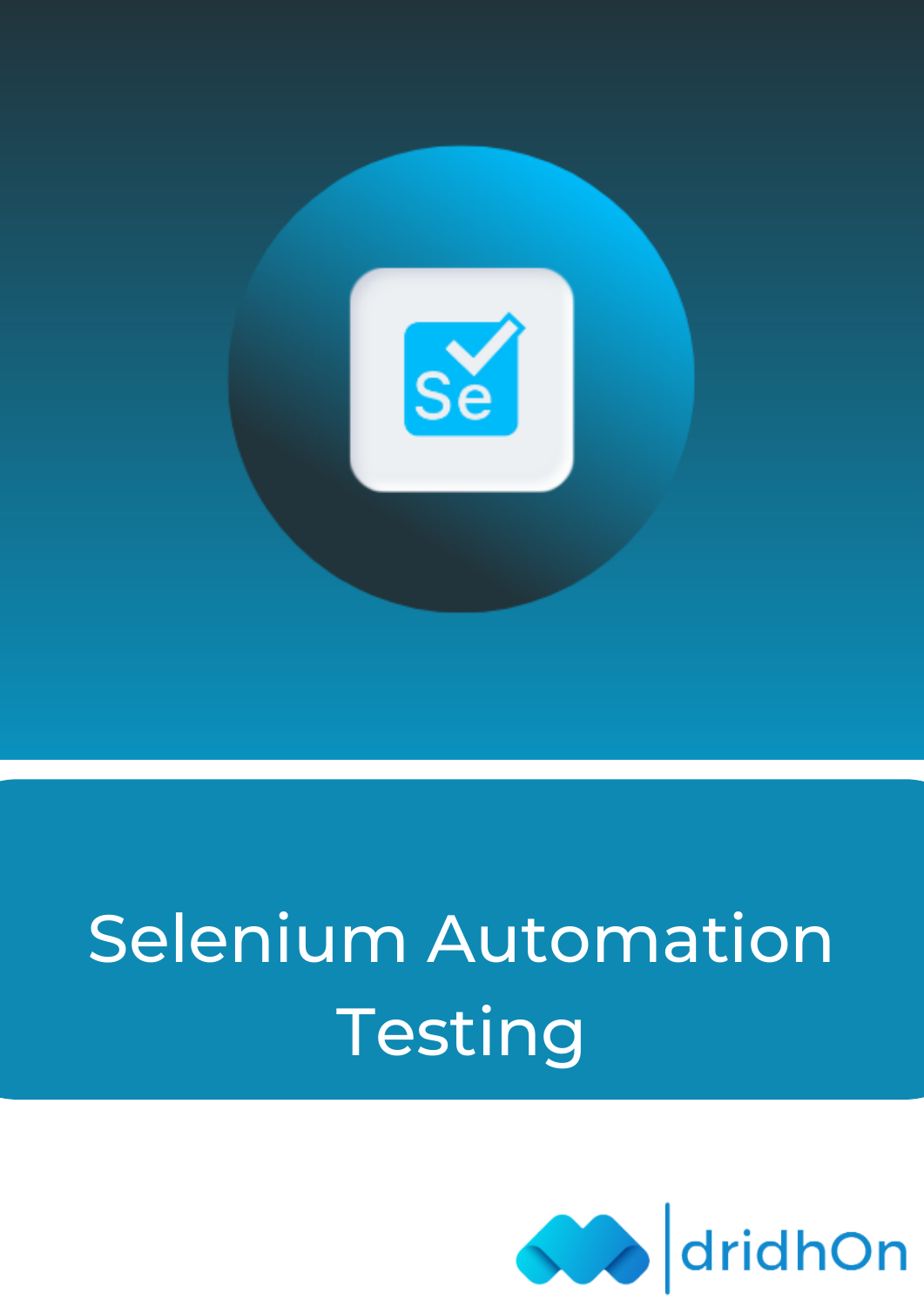## Course Overview:

dridhOn Automation Testing Course helps you learn Automation testing in Selenium using Python or Java and become a certified Automation Tester. As part of the course, you will learn Automation Testing in Selenium tool components such as Selenium IDE, RC, Selenium WebDriver, and Selenium Grid through hands-on projects and case studies to ensure that you are Industry ready upon completion of the course.

## **Training Features:**

- 8X higher interaction in live online classes conducted by industry experts
- 120 Hrs. live Classes of RPA Developer with Interview Preparation
- 3 real-time industry projects with hands-on preparation
- Unlimited Interview Opportunities with Placement Support
- Industry-recognized course completion certificate

## Delivery Mode:

Online Live Virtual Instructor Led Training

## Target Audiance:

The Basic Requirement to start a career as an Automation tester, you'll need a Bachelor's degree or at least 1+ years of experience in Information Technology (IT). A Bachelor's degree in Technology justice will help you get the job.

### Key Learning Outcomes:

- Python
- Java
- Seleinum
- Web Driver
- Appium
- $\bullet$  IDE
- OOPS
- Framework Testing
- $\bullet$  RC
- Seleiun Grid
- Server Testing
- Manual Testing
- Agile Method

## Certification Details:

- Complete at least 85 percent of the course or attend one complete batch
- Successful completion and evaluation of the project

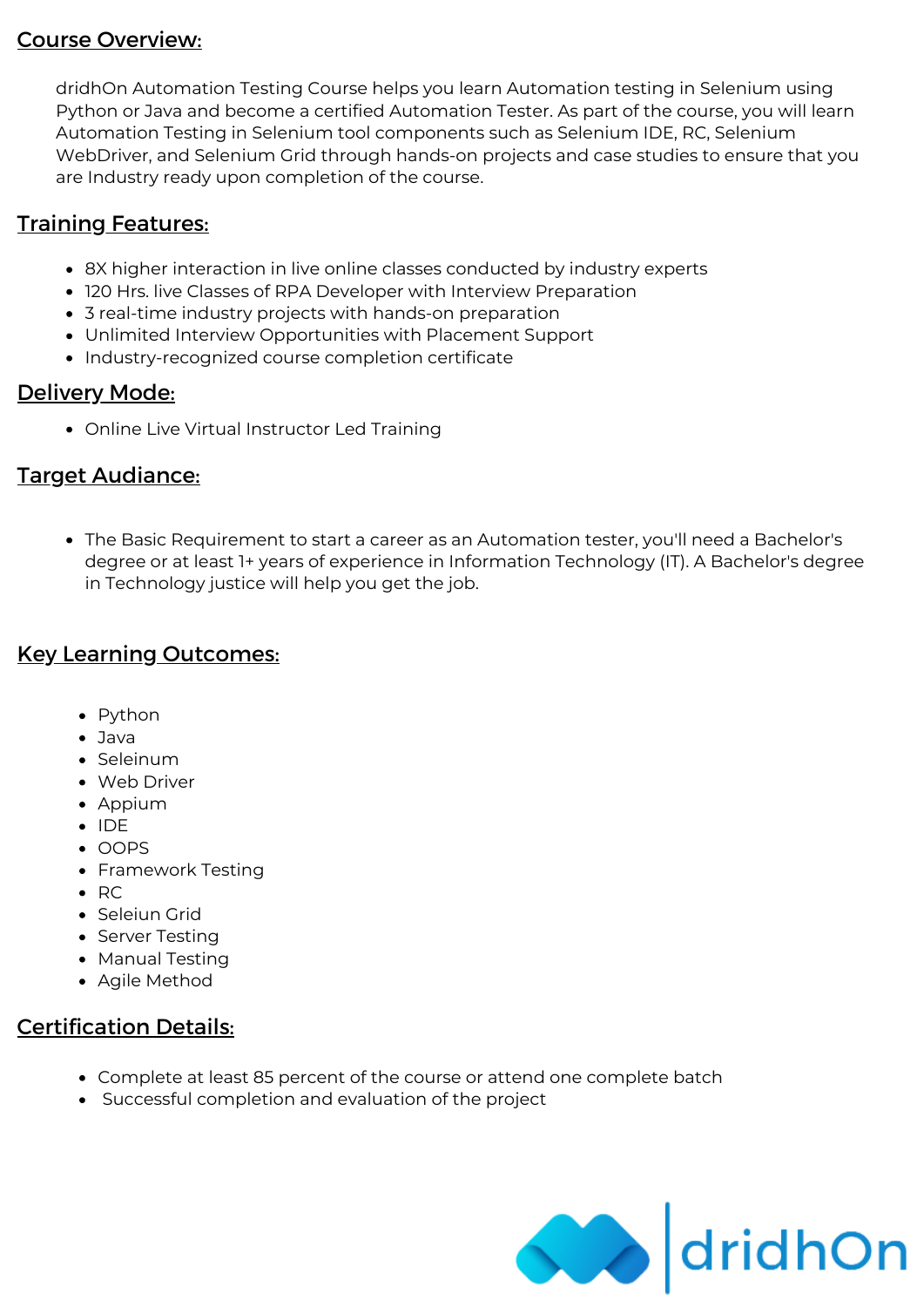#### Getting Started with Selenium Web Driver and Python:

- Preparing your machine
- Installing Python
- Installing the Selenium package
- Browsing the Selenium Web Driver Python documentation
- Selecting an IDE
- PyCharm
- The PyDevEclipseplugin
- PyScripter
- Setting up PyCharm
- Taking your first step with selenium and Python
- Cross-browser support
- Setting up Internet Explorer
- Setting up Google Chrome
- Summary

#### Writing Tests Using unit test:

- The unit test library
- The Test Case class
- The set Up()method
- Writing tests
- Cleaning up the code
- Running the test
- Adding another test
- Class-level setUp() and tearDown()methods
- Assertions
- Test suites
- Generating the HTML test report
- Summary

#### Finding Elements:

- Using developer tools to find locators
- Inspecting pages and elements with Fire focusing the Firebugadd-in
- Inspecting pages and elements with Google Chrome
- Inspecting pages and elements with Internet Explorer
- Finding elements with Selenium Web Driver
- Using the find methods
- Finding elements using the ID attribute
- Finding elements using then a meat tribute
- Finding elements using the class name
- Finding elements using the tag name
- Finding elements using XPath
- Finding elements using CSS selectors
- Finding links
- Finding links with partial text
- Putting all the tests together using find methods
- Summary